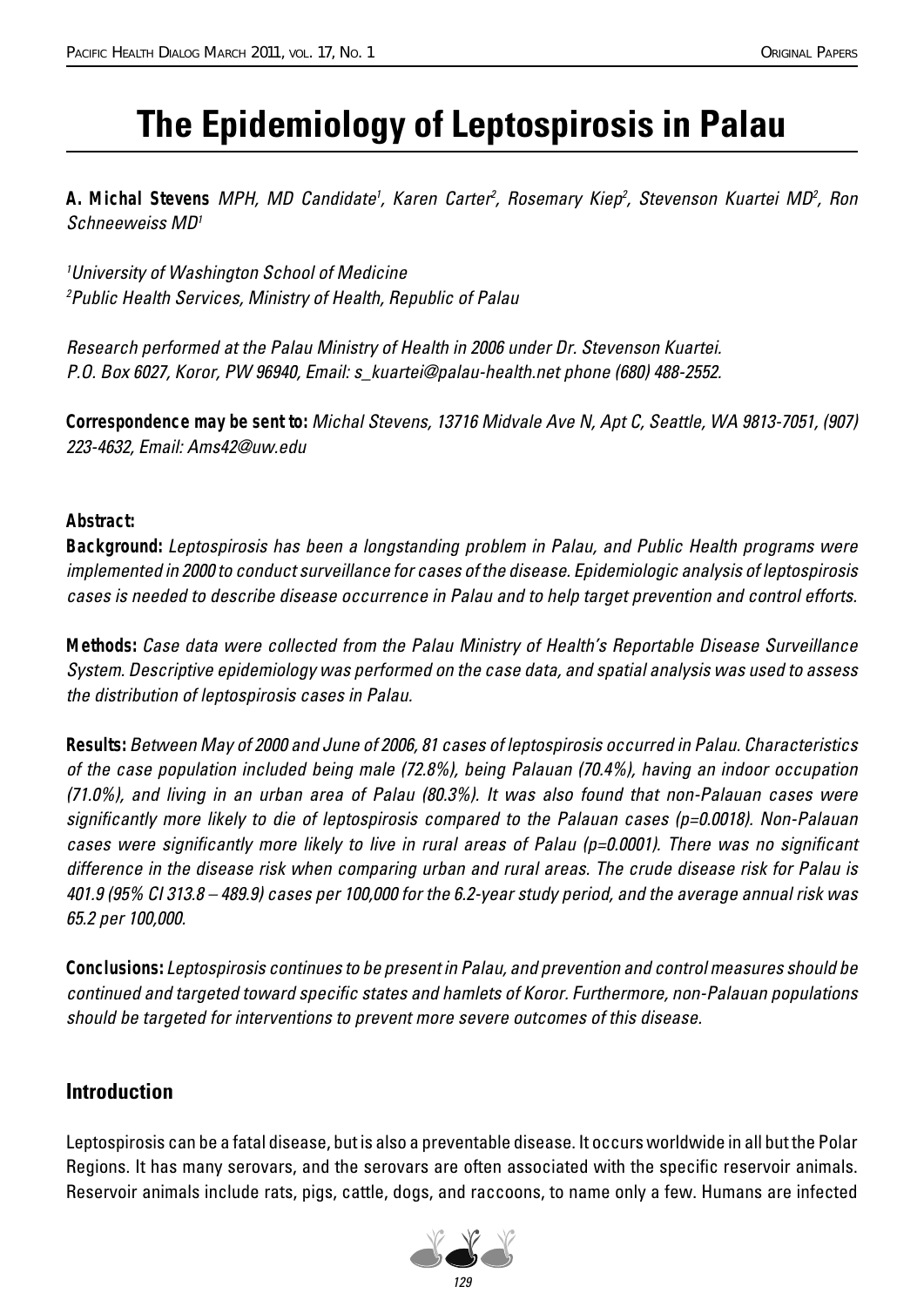via urine-contaminated soil or water, contact with infected animal tissue, or rat bites. Persons working as farmers, field workers, fishermen, miners, veterinarians, animal husbandry workers, dairy workers, abattoir workers, and military troops are at increased risk of contracting leptospirosis. Furthermore, in developing countries, the risk to the general population is greater due to inadequate sanitation in urban areas. Outbreaks have been attributed to seasonal heavy rainfall, storms with heavy rainfall, flooding catastrophes, and mud flooring<sup>1</sup>. Prior studies have demonstrated that leptospirosis disease is more common in males, even though seroprevalence studies indicate similar exposure rates in women<sup>2,3</sup>.

While many leptospirosis infections are either asymptomatic or have a mild clinical syndrome, Weil's disease is a more severe form on leptospirosis that affects typically 10% of those infected. Weil's disease mainly causes hepatic and renal impairment, hemorrhage, and vascular collapse, although it is known to cause a multitude of symptoms in other tissues as well. Weil's disease has a fatality rate of roughly 10%, depending partially on the serovar. The only known epidemiologic risk factor for mortality in Weil's disease is older age.<sup>2</sup>

Palau is an island country in the Western Caroline Islands with a population of approximately 20,000 people. Two-thirds of the country's population lives in its capitol, Koror, which is a cluster of small islands south of the large island of Babeldaob. The majority of the rural population lives on the island of Babeldaob, and a small proportion of the population lives on other islands to the north of Babeldaob or to the southwest of Koror and Babeldaob. Palau is believed to be endemic with leptospirosis and improved lab testing and reporting of cases was implemented in 2000. A study by the Palau Ministry of Health in 2000 demonstrated that 8% (13/171) of adults with a "viral syndrome" were found to have leptospirosis<sup>4</sup>. In Palau, rats are considered the main reservoir host, but stray dogs and pigs are also considered a local carrier. Environmental programs for vector control have been found to decrease the risk of leptospirosis<sup>5</sup>, and the Palau Ministry of Health has implemented control measures in the form of rat trapping and evaluation and correction of environmental defects that attract rats (such as nesting places and easy access to food and water). Very little epidemiological information is known about the occurrence of leptospirosis in Palau, and this study will be the first of its kind on cases occurring in Palau.

This study has several objectives. The first objective is to perform descriptive epidemiology on the case data using age, sex, ethnicity, and occupational environment. The timing of the occurrence of these cases will also be examined. The second study objective is to examine demographic differences in the case populations when comparing the urban cases with the rural cases. Disparities in the risk for leptospirosis can also be used to target specific population groups for more focused prevention efforts. The third study objective is to evaluate the geographic distribution of these cases in Palau by state; cases that occurred in Koror will also be evaluated at the hamlet level.

# **Methods**

This study analyzed surveillance data for leptospirosis cases in Palau, as collected by the Belau National Hospital, Palau's only hospital, and the Palau Ministry of Health's Division of Environmental Health.

Data was compiled for this study from paper surveillance records and files reported in the Palau Ministry of Health's Reportable Disease Surveillance System. Data of reported leptospirosis cases from 2000 to 2006 was

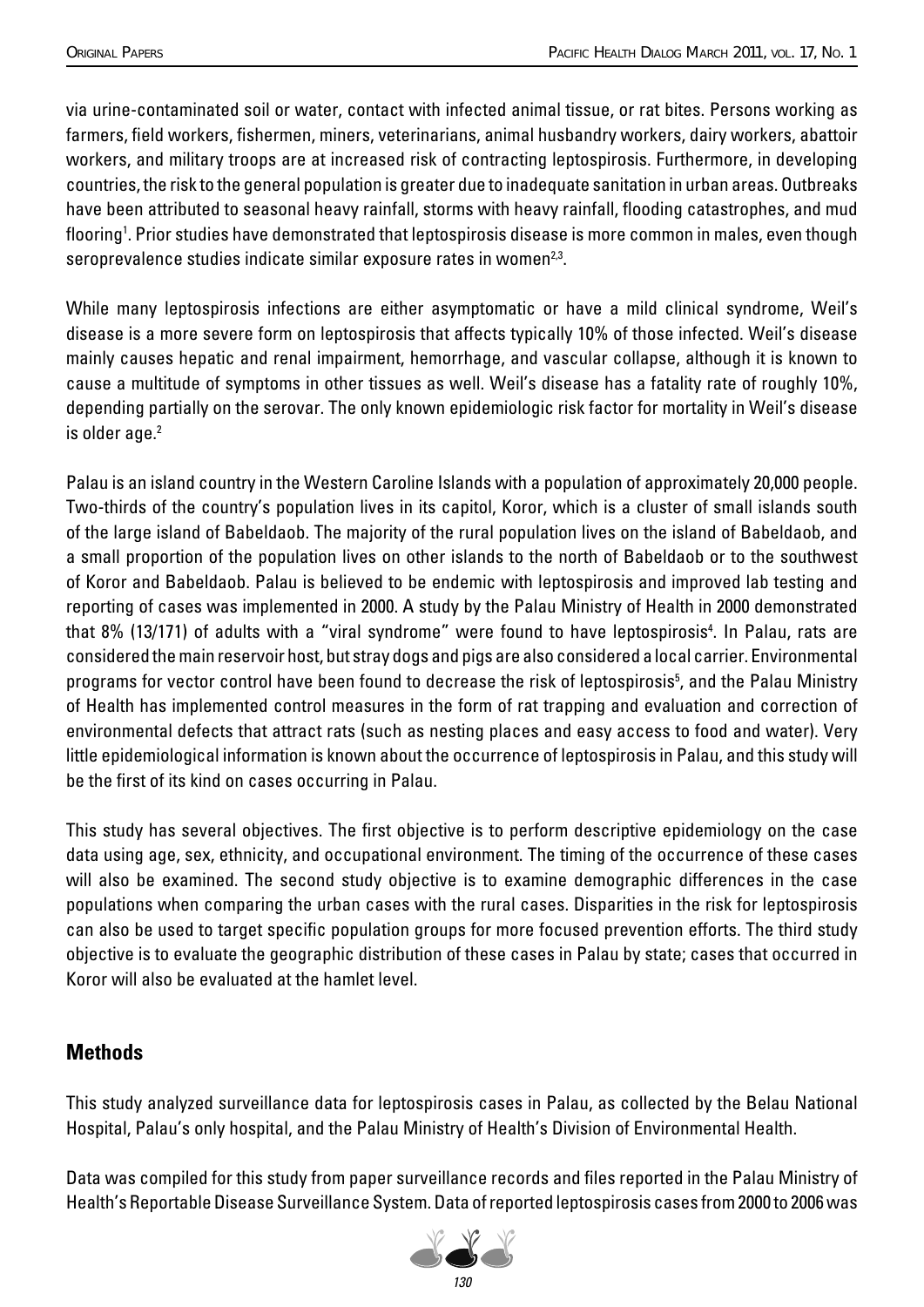used. Records prior to 2005 were tracked on a spreadsheet in the Department of Environmental Health. Case reports were completed by patient interview, and collected information on age, sex, ethnicity, occupation, date of onset, date of lab tests, case status, state and hamlet in Palau, date of admission, outcome, and if the case had ill contacts. Missing information was gathered via a medical record review of medical and public health records at Belau National Hospital. All identifying data was removed. The collection of case reports were compiled into a database for analysis of the variables of interest.

Descriptive epidemiology was performed on demographic data for confirmed, suspected, or probable cases, and analytic epidemiology was performed to assess any difference in urban versus rural occurrence of disease, as well as outcome. The statistical analyses were performed with SASv8 software (SAS Institute, Inc., Cary, NC). ArcGIS v9 (ESRI, Redlands, CA) was used to visualize the spatial distributions of risk for leptospirosis by Palau state and Koror hamlet.

An analysis of the relationship between environmental defects and local rat populations was performed to attempt to better understand local vectors and their potential associations with leptospirosis. Regression analysis was also used to assess possible associations between the environmental defects and the numbers of rodents trapped in the initial portion of the survey as predictors of the risk of leptospirosis by geographic area.

Population statistics were provided by the Office of Planning and Statistics of the Republic of Palau and used for denominator data in computing risks by region, and the age distribution. Data from the 2000 and 2005 censuses were used to compute a midpoint for many of the denominators.

## **Results**

Between late May of 2000 and June of 2006, 81 cases of leptospirosis were reported (Figures 1 and 2). No seasonality is evident in the quarterly data. The majority of cases were male (59 of 81, 72.8%). The mean age of cases was 31.8 years old and the median was 31 years old. Ages of cases had a range of 74.5 years, from 1.5 to 76 years old. In examining the age-specific risks, adolescent and young to middle-aged adults had the highest risk for contracting leptospirosis (Table 1).

Seventy-seven percent of cases (62/81) provided usable information on their occupations. This data was classified into indoor versus outdoor occupation categories. Of those that could be classified, 44 (71.0%) had indoor occupations and only 18 (29.0%) had outdoor occupations. It was found that cases with outdoor occupations were significantly more likely to reside in rural areas of Palau compared to cases with indoor occupations (OR=4.03, 95% CI 1.12 – 15.50).

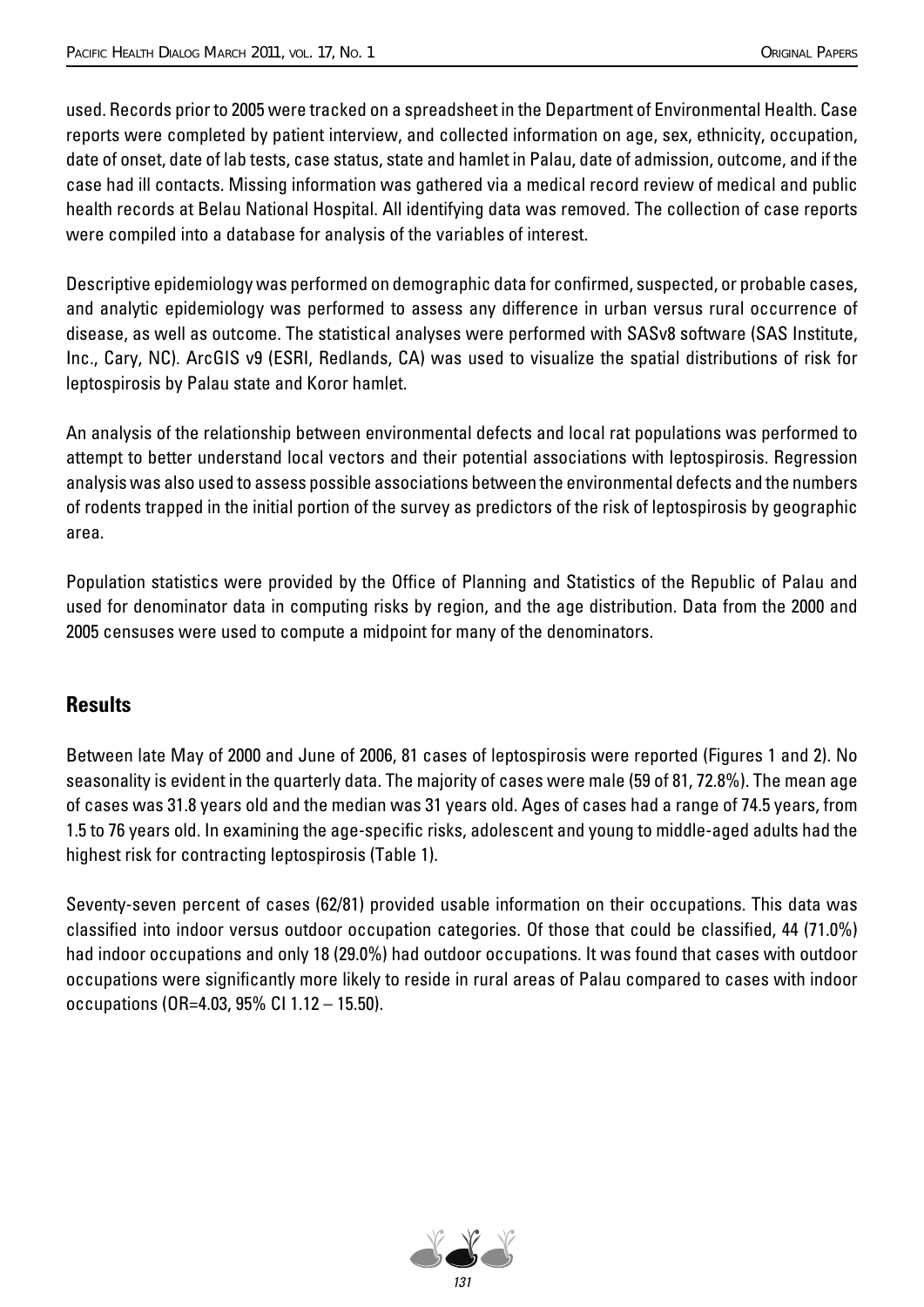#### **Figure 1: Time Curve of Leptospirosis Cases Reported in Palau by Year from May, 2000 to June, 2006**









Table 1: Age Categories of Leptospirosis Cases Reported in Palau, 2000-2006, and Age-Specific Risks

| <b>Age Group</b> | No. | %     | <b>Midpoint from</b><br>Census Data* | Age-Specific<br>Risk (per 100,000) |
|------------------|-----|-------|--------------------------------------|------------------------------------|
|                  |     |       |                                      |                                    |
| $0 - 9$          | 4   | 4.94  | 2,946                                | 135.8                              |
| $10 - 19$        | 17  | 20.99 | 3,157                                | 538.6                              |
| $20 - 29$        | 15  | 18.52 | 3,051                                | 491.7                              |
| $30 - 39$        | 20  | 24.69 | 3,941                                | 507.5                              |
| $40 - 49$        | 11  | 13.58 | 3,172                                | 346.8                              |
| $50 - 59$        | 10  | 12.35 | 1,682                                | 594.7                              |
| $60+$            | 4   | 4.94  | 1,571                                | 254.6                              |

\*Midpoint estimates were computed from census data from 2000 and 2005. These numbers were used to compute age-specific risks.

#### **Table 2: Ethnicity Categories of Leptospirosis Cases Reported in Palau, 2000-2006**

| <b>Ethnicity</b> | No. | %     |  |
|------------------|-----|-------|--|
| Palauan          | 57  | 70.37 |  |
| Filipino         | 12  | 14.81 |  |
| Bangladeshi      | 6   | 7.41  |  |
| <b>Other</b>     |     | 7.41  |  |

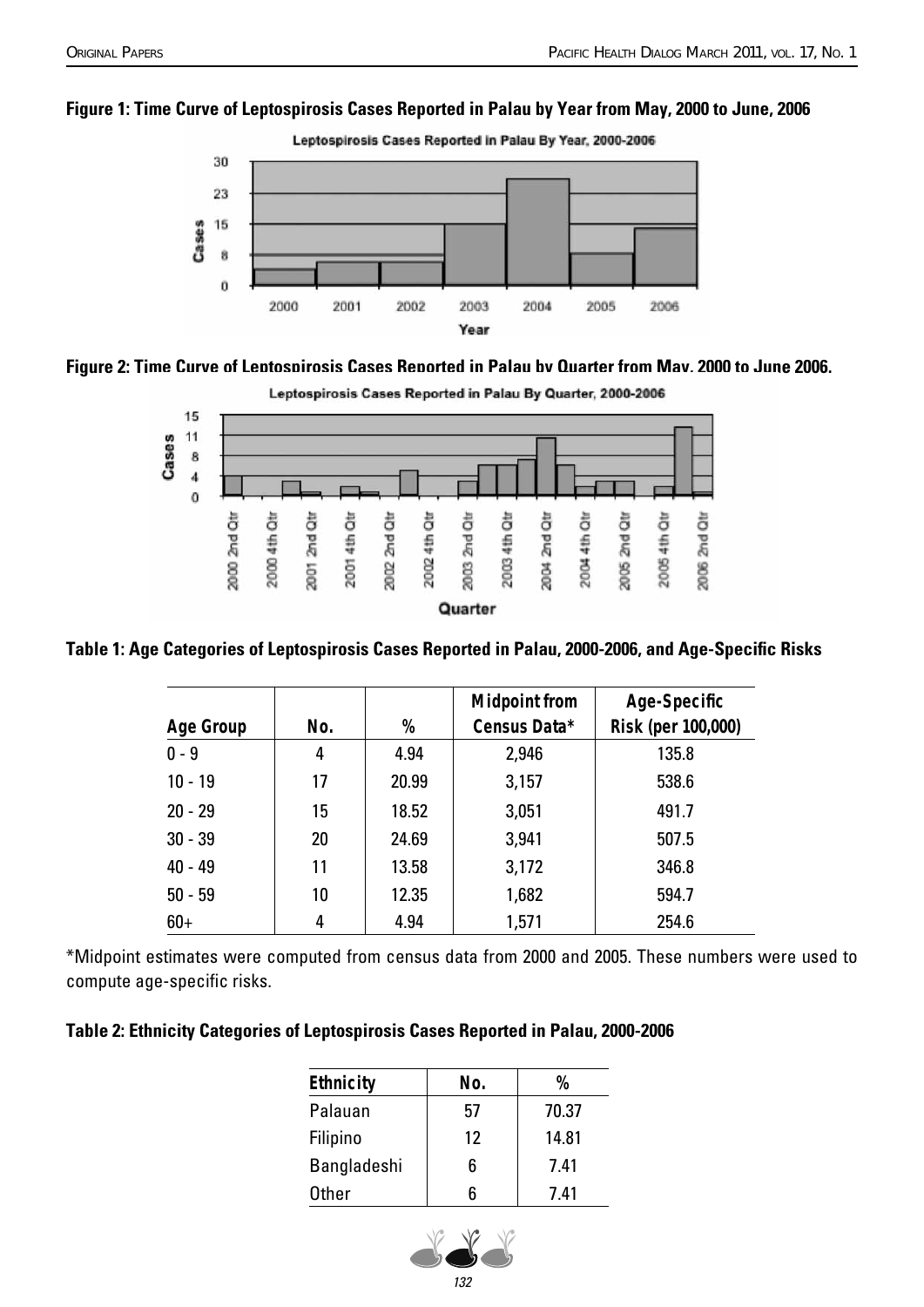Cases were categorized into urban or rural areas of residence, with Koror and Airai being considered the only urban areas in Palau. With this information, it was found that 65 (80.3%) cases lived in urban areas and only 16 (19.7%) lived in rural areas. The majority of cases were Palauan (57, 70.4%), followed by Filipino (12, 14.8%) and Bangladeshi (6, 7.4%).

There were 4 deaths due to leptospirosis during the study period. Non-Palauan cases were significantly more likely to die of leptospirosis compared to Palauan cases (p=0.0018; no Palauans died of leptospirosis).

No significant trend in gender distribution was detected for urban versus rural cases (OR=1.79, 95% CI 0.46 – 7.00). Urban cases were noted to be younger than rural cases (urban mean age: 29.9 years, rural mean age: 39.6 years; p=0.0311). Non-Palauans were significantly more likely to be from rural areas than Palauan cases (OR=8.8, 95% CI 2.60 – 29.79, p=0.0001). The crude risk for leptospirosis is 401.9 (95% CI 313.8 – 489.9) cases per 100,000 for the 6.2-year study period (average annual risk of 65.2 cases per 100,000). The summary disease risk for Palau's urban area is 422.1 cases per 100,000 over the 6.2-year study period (95% CI 319.5 – 524.7) (average annual risk of 68.4 cases per 100,000). The summary disease risk for Palau's rural areas is 332.7 cases per 100,000 over the 6.2-year study period (95% CI 164.4 – 501.1; average annual risk of 53.9 cases per 100,000) (Table 3 and Figure 3). A t-test showed no signifi cant difference in risk between the unweighted means of the urban and rural Palauan states (F-value=1.39, F p-value=0.38, pooled T-value=  $-0.55$ , p=0.59).

| <b>State</b>    | No. of         | $%$ of | 2005  | <b>Risk</b>              | Lower 95%          | Upper 95%          | Urban/       |
|-----------------|----------------|--------|-------|--------------------------|--------------------|--------------------|--------------|
|                 | Cases          | Cases  |       | Population (per 100,000) | <b>CI for Risk</b> | <b>CI for Risk</b> | <b>Rural</b> |
| Airai           | 14             | 17.50  | 2723  | 514.1                    | 244.8              | 783.5              | Urban        |
| Koror           | 51             | 63.75  | 12676 | 402.3                    | 291.9              | 512.8              | Urban        |
| Aimeliik        |                | 1.25   | 270   | 370.4                    | $-355.6$           | 1096.3             | Rural        |
| Anguar          | 0              | 0.00   | 320   | 0.0                      | 0.0                | 0.0                | Rural        |
| Hatohobei       | $\mathbf{0}$   | 0.00   | 44    | 0.0                      | 0.0                | 0.0                | Rural        |
| Kayangel        | 0              | 0.00   | 188   | 0.0                      | 0.0                | 0.0                | Rural        |
| <b>Melekeok</b> | $\overline{2}$ | 2.50   | 391   | 511.5                    | $-197.4$           | 1220.4             | Rural        |
| <b>Ngaraard</b> |                | 1.25   | 581   | 172.1                    | $-165.2$           | 509.5              | Rural        |
| Ngardmau        |                | 1.25   | 166   | 602.4                    | $-578.3$           | 1783.1             | Rural        |
| Ngatpang        |                | 1.25   | 464   | 215.5                    | $-206.9$           | 637.9              | Rural        |
| Ngchesar        |                | 1.25   | 254   | 393.7                    | $-378.0$           | 1165.4             | Rural        |
| Ngerchelong     | 4              | 5.00   | 488   | 819.7                    | 16.4               | 1623.0             | Rural        |
| Ngeremlengui    | $\overline{2}$ | 2.50   | 317   | 630.9                    | $-243.5$           | 1505.3             | Rural        |
| Ngiwal          | $\overline{2}$ | 2.50   | 223   | 896.9                    | $-346.1$           | 2139.8             | Rural        |
| Peleliu         | $\mathbf{0}$   | 0.00   | 702   | 0.0                      | 0.0                | 0.0                | Rural        |
| Sonsorol        | 0              | 0.00   | 100   | 0.0                      | 0.0                | 0.0                | Rural        |

**Table 3: Number and Percent of Leptospirosis Cases, Population, and Disease Risk for Palau States, 2000- 2006**

\*State was unknown for 1 case.

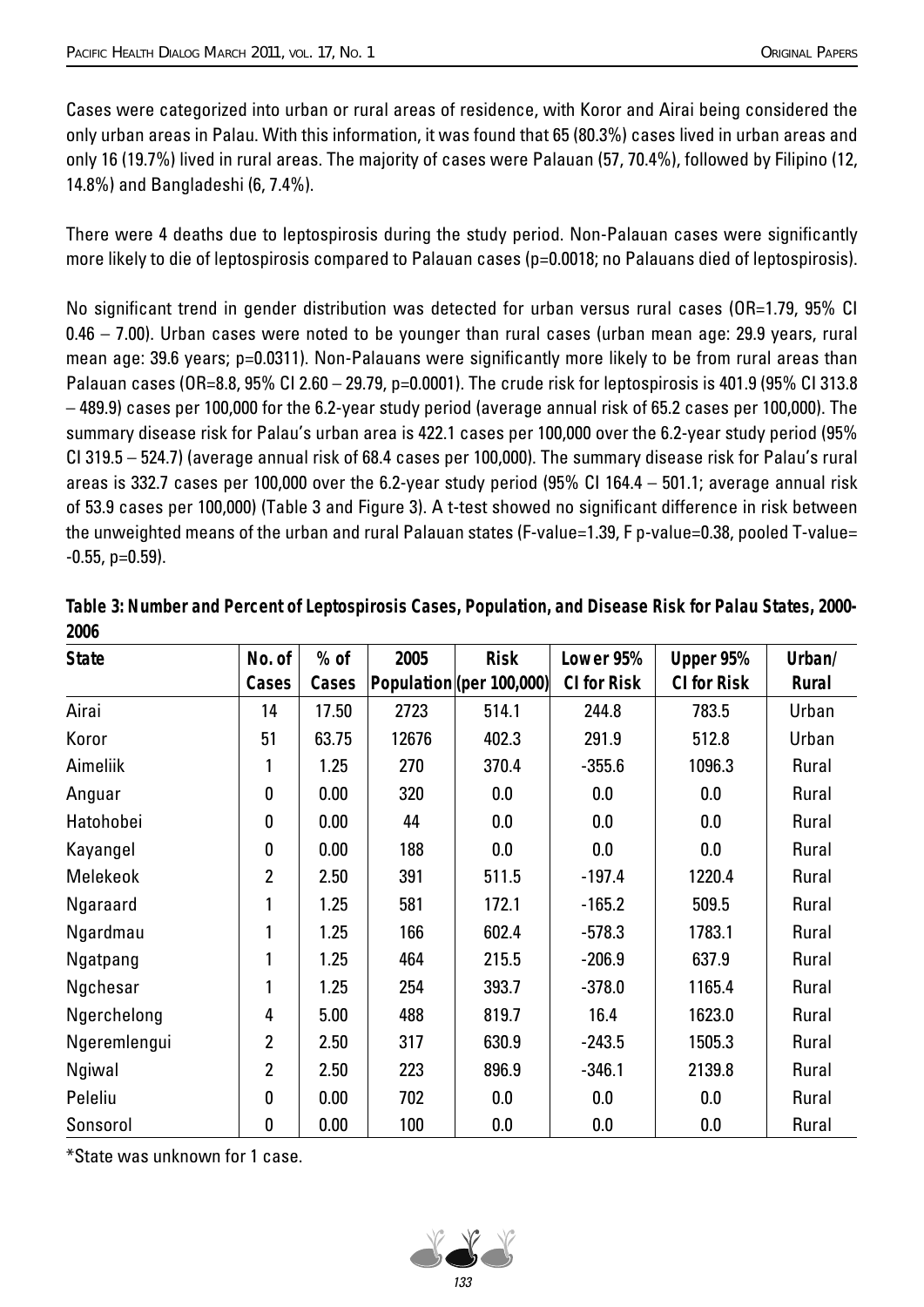#### **Figure 3: Map Demonstrating the Geographic Distribution of Dengue Fever Risk in Palau by State**



\*The states of Hatohobei and Sonsorol not included due to their distant geographic location

The majority of cases (51/81, 63%) occurred in Koror, making it necessary to carry the analysis to the hamlet level. Table 4 provides the leptospirosis risk by Koror hamlet and Figure 4 demonstrates the spatial occurrence of leptospirosis by hamlet (Figure 4).

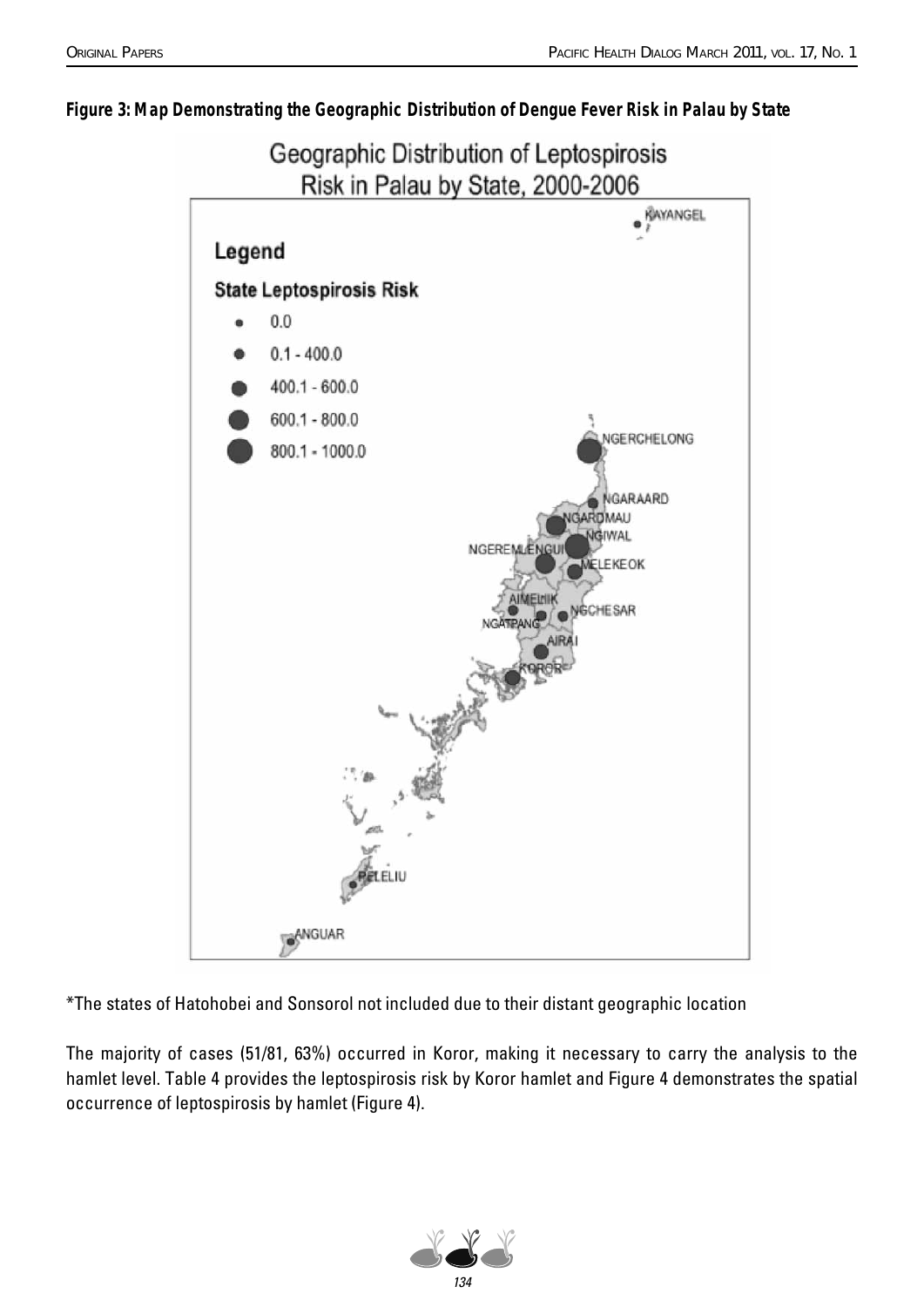| <b>Koror Hamlet</b> | No. Of       | % of Koror   | 2005              | <b>Risk</b>   | Lower 95% | Upper 95%          |
|---------------------|--------------|--------------|-------------------|---------------|-----------|--------------------|
|                     | <b>Cases</b> | <b>Cases</b> | <b>Population</b> | (per 100,000) | <b>CI</b> | <b>CI for Risk</b> |
|                     |              |              |                   |               | for Risk  |                    |
| <b>D</b> ngeronger  | 1            | 1.96         | 275               | 363.6         | $-349.1$  | 1076.4             |
| Echang              | 5            | 9.8          | 353               | 1416.4        | 174.9     | 2658.0             |
| Idid                | 7            | 13.73        | 722               | 969.5         | 251.3     | 1687.8             |
| Ikelau              |              | 1.96         | 435               | 229.9         | $-220.7$  | 680.5              |
| lyebukel            | 6            | 11.76        | 1065              | 563.4         | 112.6     | 1014.2             |
| Madalii             | 7            | 13.73        | 2207              | 317.2         | 82.2      | 552.1              |
| Meketii             | 5            | 9.8          | 505               | 990.1         | 122.2     | 1858.0             |
| <b>Meyuns</b>       | 5            | 9.8          | 1153              | 433.7         | 53.5      | 813.8              |
| Ngerbeched          | 5            | 9.8          | 1534              | 325.9         | 40.2      | 611.6              |
| Ngerchemai          | 7            | 13.73        | 1871              | 374.1         | 97.0      | 651.3              |
| Ngerkebesang        | 1            | 1.96         | 427               | 234.2         | $-224.8$  | 693.2              |
| Ngerkesoaol         | 0            | 0            | 933               | 0.0           | 0.0       | 0.0                |
| Ngermid             |              | 1.96         | 1196              | 83.6          | $-80.3$   | 247.5              |

**Table 4: Number and Percent of Leptospirosis Cases, Population, and Disease Risk for Koror Hamlets, 2000-2006**

#### **Figure 4: Map Demonstrating the Geographic Distribution of Leptospirosis Risk in Koror by**

Geographic Distribution of Leptospirosis Risk by Koror Hamlet in Palau, 2000-2006



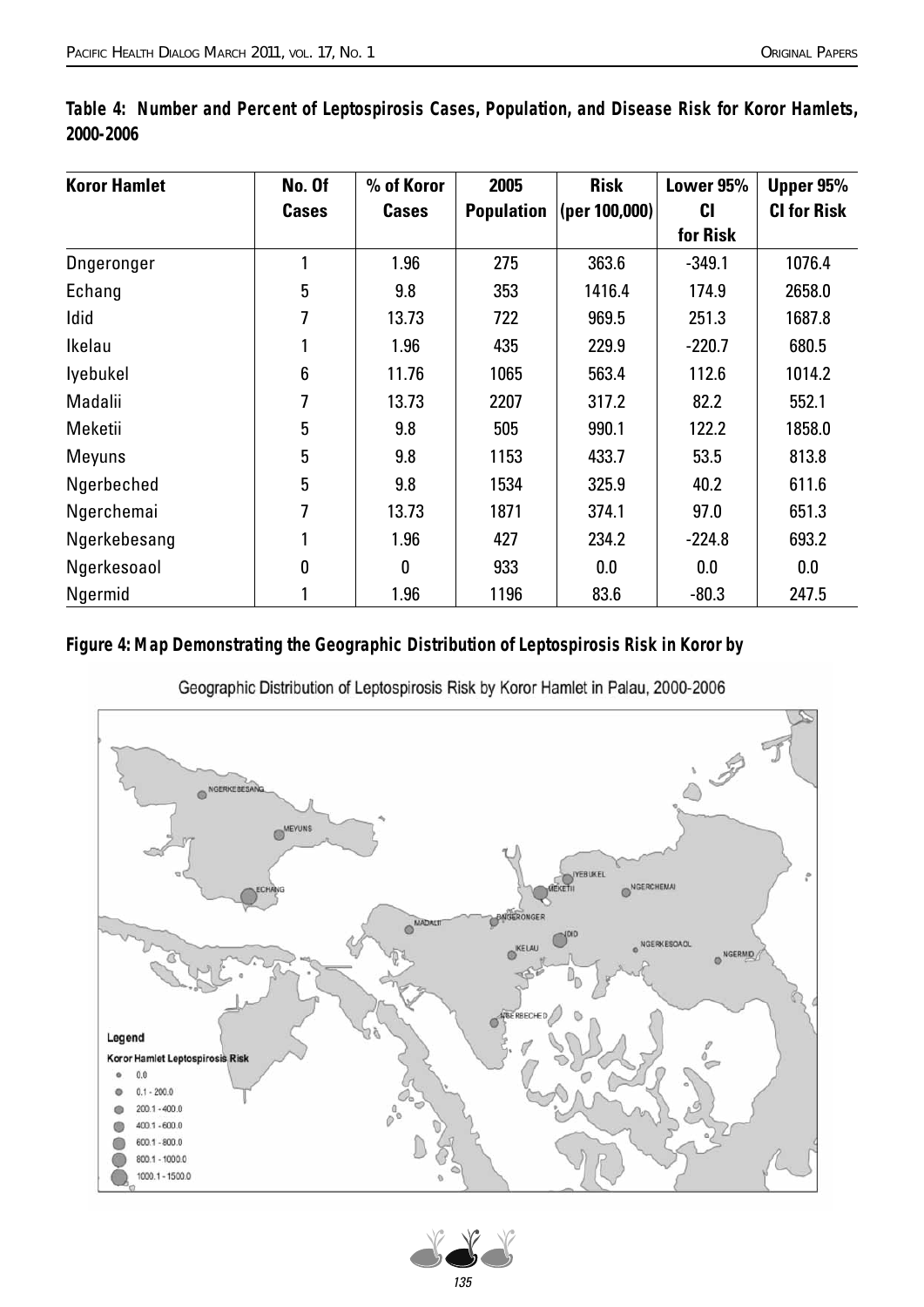# **Discussion**

Relatively little information exists on the occurrence of leptospirosis in Palau. With Palau's new Reportable Disease Surveillance System, health professionals are better able to identify risk factors for local cases of leptospirosis and to implement interventional measures to prevent further cases. This analysis is the first such epidemiological investigation.

# **Epidemiology**

Epidemic curves of leptospirosis cases show that there was a dramatic increase in the numbers of cases reported in 2003 to 2004, and there was also an apparent increase in the number of cases reported in early 2006. These increases could be due to a true increase in the number of diagnosed cases, or possibly increased reporting practices. No seasonality was evident in the quarterly data (Figures 1 and 2).

In examining surveillance data of leptospirosis cases reported in Palau from 2000 to 2006, it was found that cases were more likely to be Palauan, male, and adolescent, or young to middle-aged adults (Tables 1 and 2). Young- to middle-aged men may be more likely to engage in outdoor activities, and thus have greater risk of exposure to leptospirosis.

However, cases tended to have indoor occupations and reside in urban areas of Palau. It should be noted that there is significant opportunity for confounding between these variables, and they are also rather poor surrogate markers for determining where and in what circumstance a person was exposed, especially given the ease of commuting between urban and rural areas in this small island country.

The age distribution of cases seemed to vary between urban and rural areas of Palau, with cases between the ages of 20 and 39 years being more likely to occur in rural areas. Cases in rural areas also had a significantly higher mean age compared to cases from urban areas. Outdoor jobs are more common in rural areas of Palau.

When examining age distribution by gender, a disproportionate number of cases were female in the oldest age category (≥40 years). This is supported by the local knowledge that older women often work in taro patches, and thus may be at higher risk of contracting leptospirosis in this environment.

Ethnicity is apparently a very important factor in this study. Non-Palauan cases were significantly more likely to come from rural areas, compared to Palauans. Furthermore, non-Palauan cases were much more likely to die of leptospirosis. This trend demands further investigation into the risk factors for contracting leptospirosis, developing Weil's disease, and also access to care for this population group.

The crude average annual risk for leptospirosis is 65.2 cases per 100,000. The difference in risk for leptospirosis between the rural and urban areas was not statistically significant. There is a lack of recent published data from other nearby small island countries for comparison.

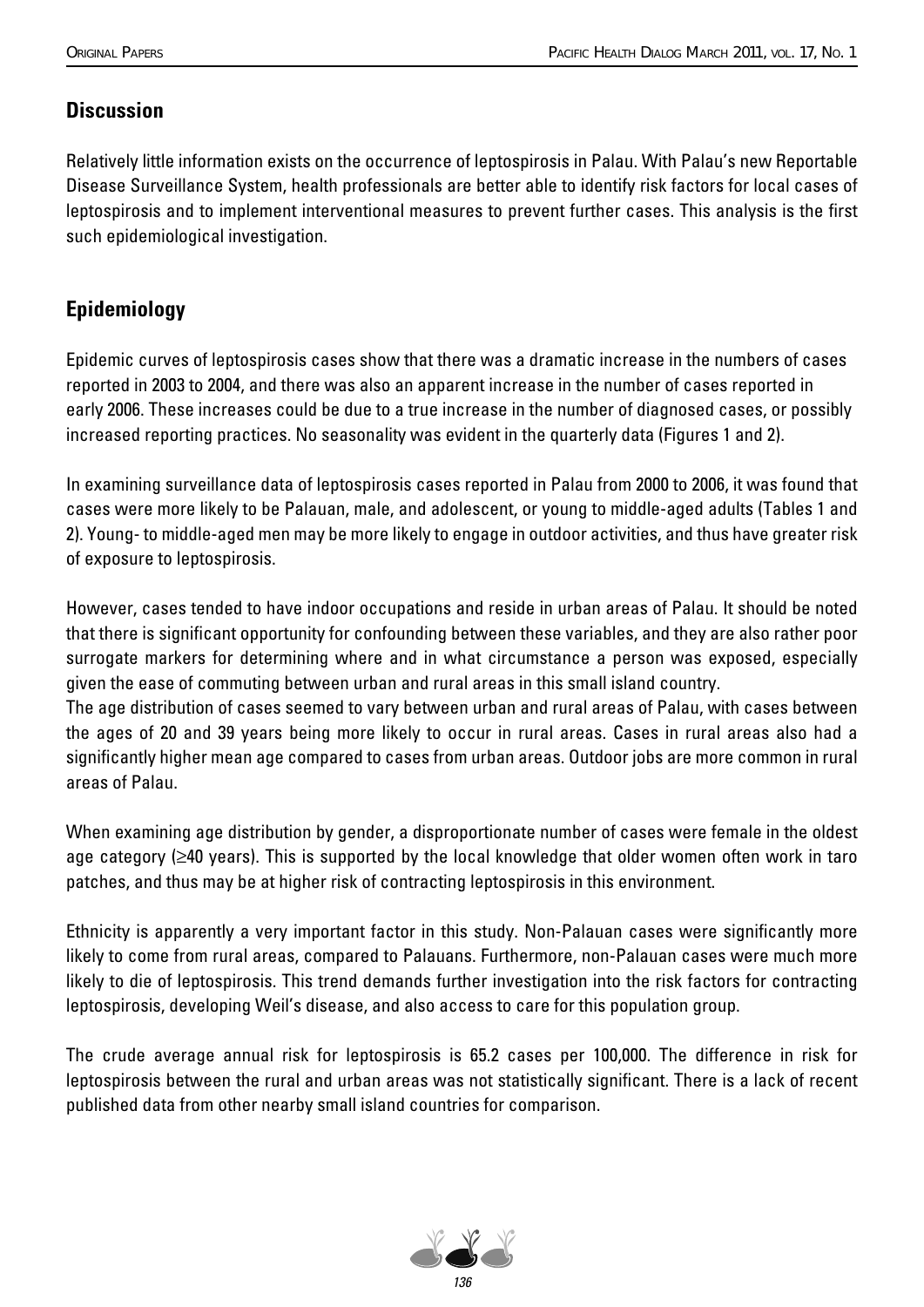# **Spatial Analysis**

Analyses of leptospirosis risk by geographic location revealed that the disease risk was higher in urban areas compared to rural areas, but this was not statistically significant. Ngiwal and Ngerchelong states had the highest risk of leptospirosis disease, while Ngeremlengui, Ngardmau, Melekeok, and Airai states have moderate risk also. In Koror, Echang, Idid, and Meketii hamlets had the greatest risk of leptospirosis disease. Targeted prevention and control programs, including programs for community education and community participation in risk abatement, should be directed toward the states and hamlets with the greatest disease risk, particularly since Palau's Public Health system has limited resources to devote to these programs.

# **Rat Control**

The Palau Ministry of Health's Division of Environmental Health conducted a vector control survey as part of an interventional study for controlling rat populations. This survey involved trapping rats and evaluating environmental conditions at selected households in 4 states and 6 Koror hamlets in Palau. Two such surveys were conducted, with the first survey also involving recommendations for improving environmental defects. Effectiveness of the intervention was measured by a reduction in the number of environmental defects and the number of rodents trapped. The presence of an abandoned vehicle and having trapped a rodent were the only significant predictors of leptospirosis risk. Furthermore, only the presence of an abandoned vehicle was predictive of trapping a rodent, when trapping a rodent was assessed as an outcome. Rat control operations should be continued to minimize the risk of leptospirosis.

To place further importance on rat control programs, it is known that Leptospira interrogans serovar icterohemorrhagiae is the main serovar associated with rats, and this serovar is also associated with the more severe manifestation of leptospirosis, called Weil's disease. Specifically addressing this vector may help diminish the number of severe cases and deaths due to this disease.

# **Limitations**

This study has some important limitation to consider. Not all cases were lab confirmed, and leptospirosis is often diagnosed empirically, rather than with lab diagnostics. Since leptospirosis can be indistinguishable from other local diseases based on symptoms, it is important that lab confirmation be performed to make a proper diagnosis. Another limitation regarding diagnosis is that rural areas of Palau have limited access to medical services, and laboratory diagnostics are less available to these areas. Thus, there is a strong possibility of underreporting of leptospirosis cases in Palau, especially in rural areas.

Misclassification bias is likely to exist, particularly for the classification of indoor versus outdoor occupational environment, since this classification scheme was based on the reported occupation, although the actual work conditions were not specifically known. Ambiguous or missing information likely affected the quality of these variables for this study. Furthermore, Palau is a small island country and much commuting takes place between the rural and urban areas, thus a case could have easily been exposed in an area other that where they reside. This fact should be taken into account when examining the spatial analyses. Cases were classified into urban and rural cases based on residence area, and the location of their workplace or other possible exposure sites is ignored.